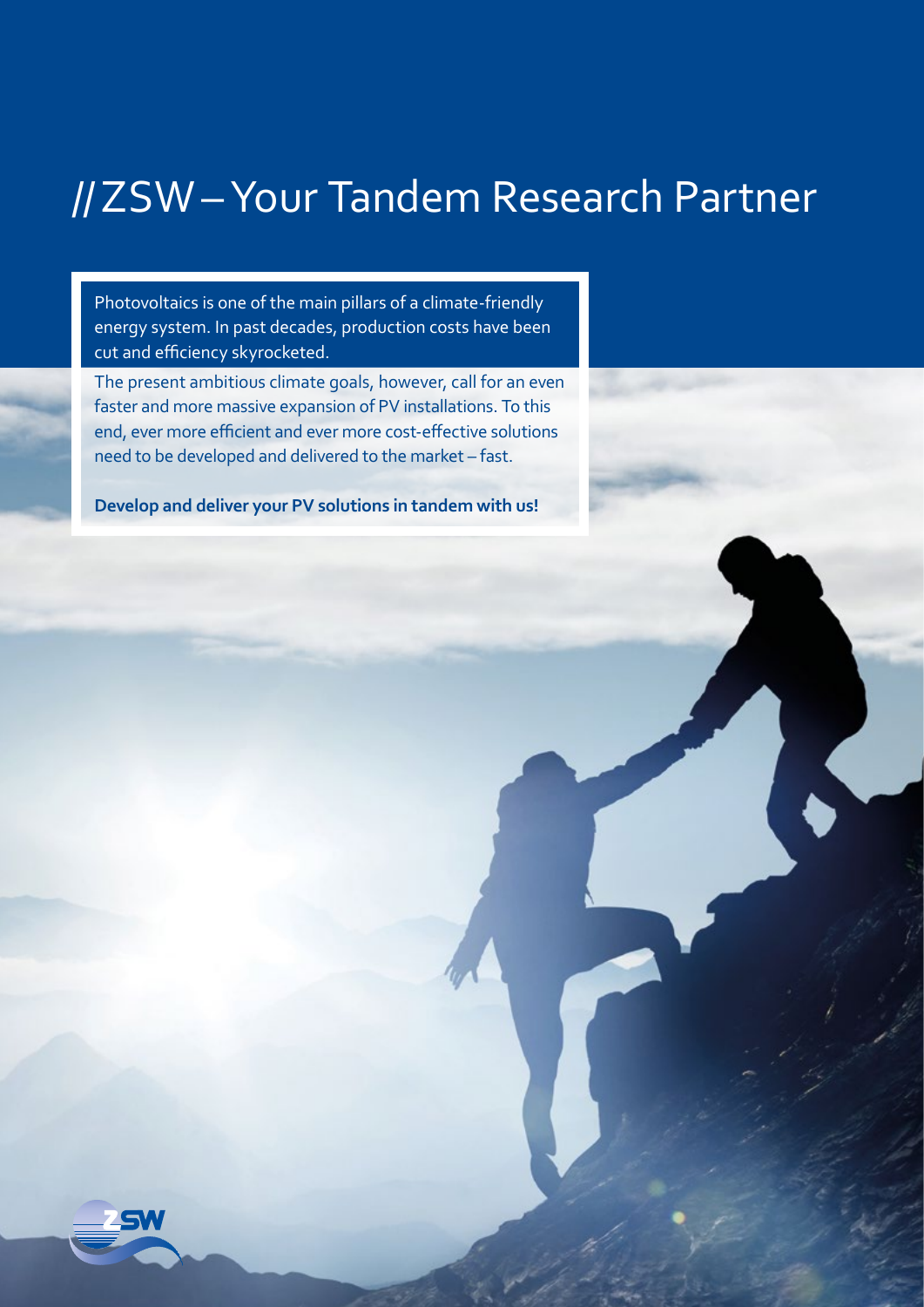# **//ZSW– fast, excellent, reliable**

**Fast-track photovoltaics' advance with your favourite research partner**



#### **Who we are**

- The centre of excellence for thin-film photovoltaics in Europe
- The catalyst for your innovative product ideas
- The committed research partner who speaks your language
- The successful partner in technology transfer

## **What we're good at**

#### **// Know-how**

- Materials development
- Co-evaporation
- Sputtering
- Wet chemistry
- Analytics
- Quality control and long-term stability testing
- Technology transfer

#### **// Company culture**

- Fast
- Excellent
- Reliable
- Down-to-earth

#### **// Lab infrastructure**

- Large area equipment (10x10 cm², 30x30 cm²)
- Industrial-grade process technology
- Extensive, state-of-the art analytics equipment
- Solab: indoor and outdoor testing facilities

### **What we offer our partners**

- > 30 years of experience in thin-film technology with several efficiency world records
- A proven track record in technology transfer
- A unique combination of excellent know-how and infrastructure
- Close cooperation in ramp-up and optimisation of your production
- An international network of research facilities to be drawn upon

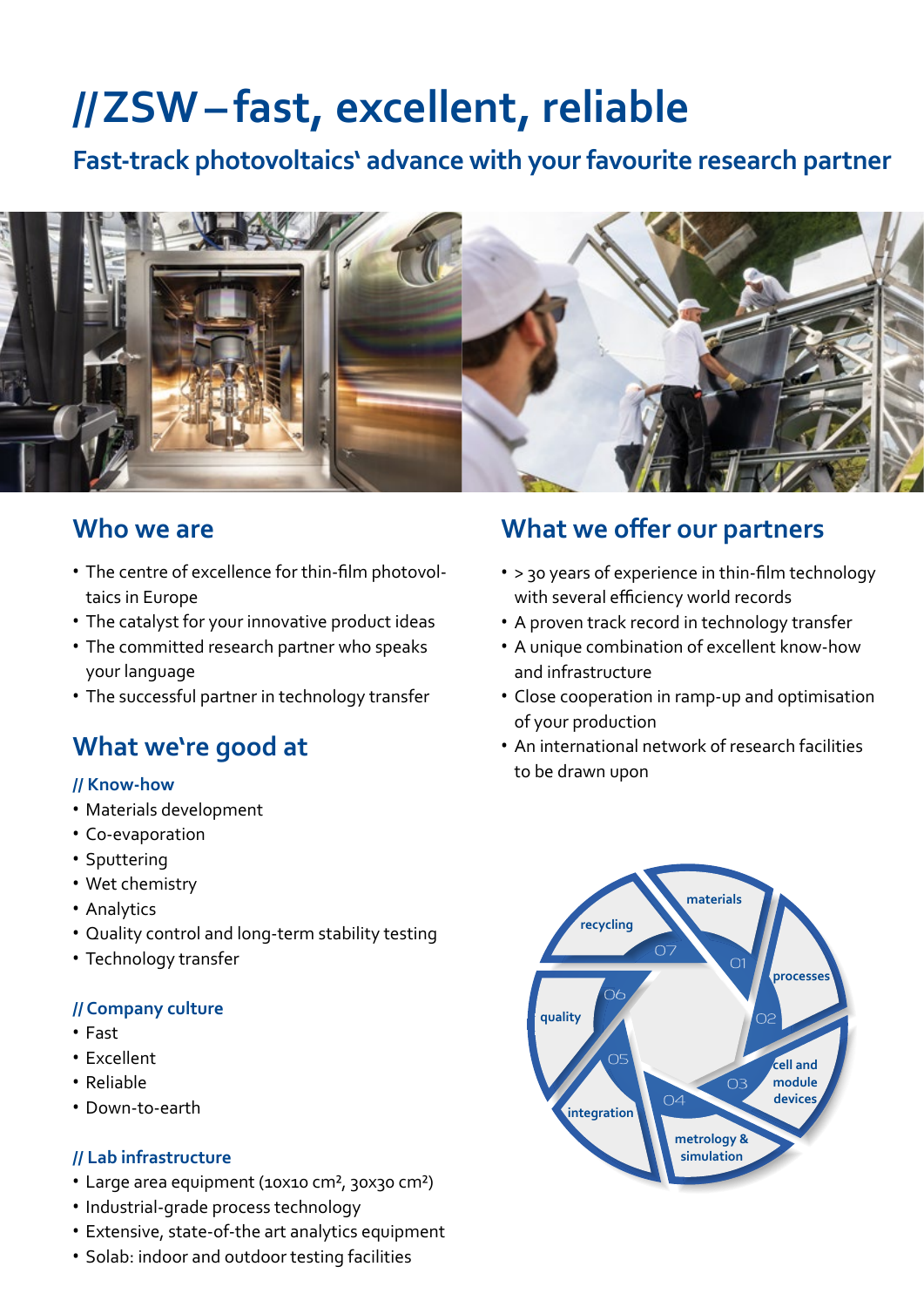## **//ZSW–Perovskite & Tandem Solar Cells**

**Invest in the next generation of photovoltaics**



Perovskite is the up-and-coming material for high-efficiency photovoltaic modules. Especially its combination with, e.g., crystalline silicon, CIGS or other types of perovskite into a tandem solar module is the power booster for the conventional photovoltaics technology. Its potential efficiency ist far higher than that of single solar cells because of their better use of the solar spectrum. They can also be lighter and more flexible.

For the German and European PV industry, this emerging technology opens up new chances to increase their proportion of value-added. Production in Germany becomes more attractive for companies and the equipment manufacturers can be made fit to enter international markets with innovative PV products.

## **Perovskite Materials**

Metal organic halides with ABX3 structure.

- Highly efficient absorber compounds: Multiple-cation / mixed-halide systems
- Wide-gap material for use in tandem solar cells in combination with  $Cu(ln, Ga)Se<sub>2</sub>$  (CIGS), Si or perovskite
- High efficiency > 20 % by defect passivation
- Lead-free and lead-reduced solar cells: Sn based absorber layers
- Development of sustainable production processes and stable solar cells

### **Perovskite Processes**

- Vacuum-based evaporation
- Solution-based from small to large: Spin-coating Blade coating Slot-die coating
- In inert or ambient atmosphere
- Rigid or flexible devices

### **Tandem solar cells and modules**

- Perovskite/silicon, Perovskite/CIGS or perovskite/perovskite tandem devices can surpass the efficiency limitations of single-junction solar cells
- Efficiency potential > 30 %
- Ideal band gaps can be optimized for both sub cells
- Device simulation can be used to set up digital twins for production processes

#### **If you would like to tandem with us, please contact:**

Dr. Jan-Philipp Becker Phone: +49 711 7870-282 E-Mail: jan-philipp.becker@zsw-bw.de